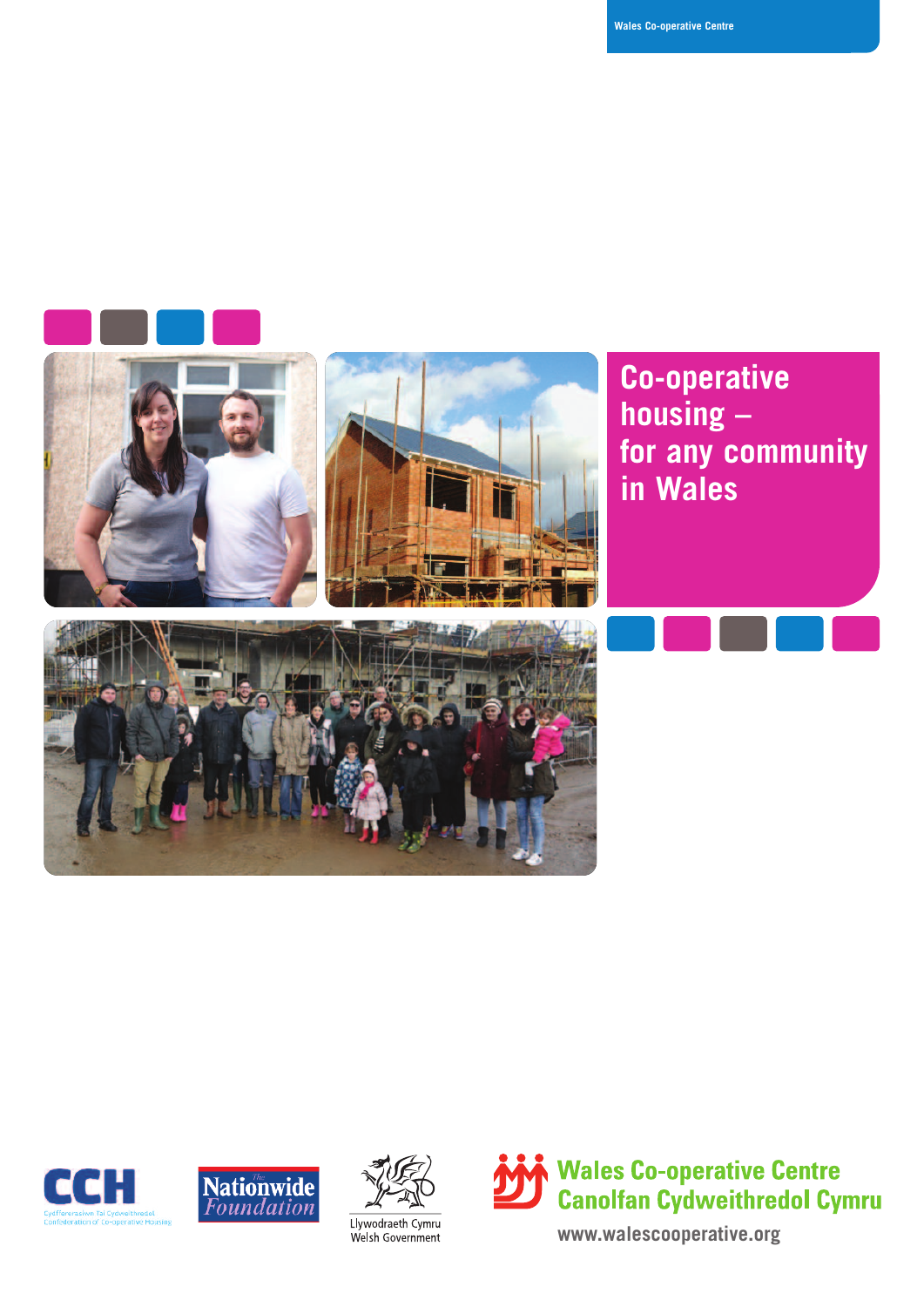Local communities making decisions about their homes can make a huge, positive difference. This is what is being found in the first wave of pioneer projects being developed through the Welsh Government's Co-operative Housing Programme.

> **The success of the programme points the way for any community, any local authority or any housing association in Wales to develop co-operative housing, enabling more local communities to develop their own housing solutions.**

Welsh Government revenue funding has been provided through the Wales Co-operative Centre to assist communities, local authorities and housing associations to develop co-operative housing schemes. For further information, contact David Palmer on 0300 111 5050 or **david.palmer@walescooperative.org**



The Wales Co-operative Centre is Wales' national body for co-operatives, mutuals, social enterprises and employee owned businesses. The Confederation of Co-operative Housing is the representative body for co-operative housing in England and Wales. Wales Co-operative Centre and Confederation of Co-operative Housing have formed a partnership to ensure effective support for co-operative housing schemes in Wales. Support for some schemes is also provided through the National Community Land Trust Network. The Confederation of Co-operative Housing's basic guide on developing co-operative housing schemes is available at www.cch.coop/newcoophomes

#### **Wales Co-operative Centre**

Y Borth, 13 Beddau Way, Caerphilly CF83 2AX T: 0300 111 5050 E: info@walescooperative.org W: www.walescooperative.org

@WalesCoOpCentre www.facebook.com/WalesCooperativeCentre www.linkedin.com/company/wales-co-operative-centre

**Confederation of Co-operative Housing**

19 Devonshire Road, Liverpool L8 3TX T: 0151 726 2228 E: info@cch.coop W: www.cch.coop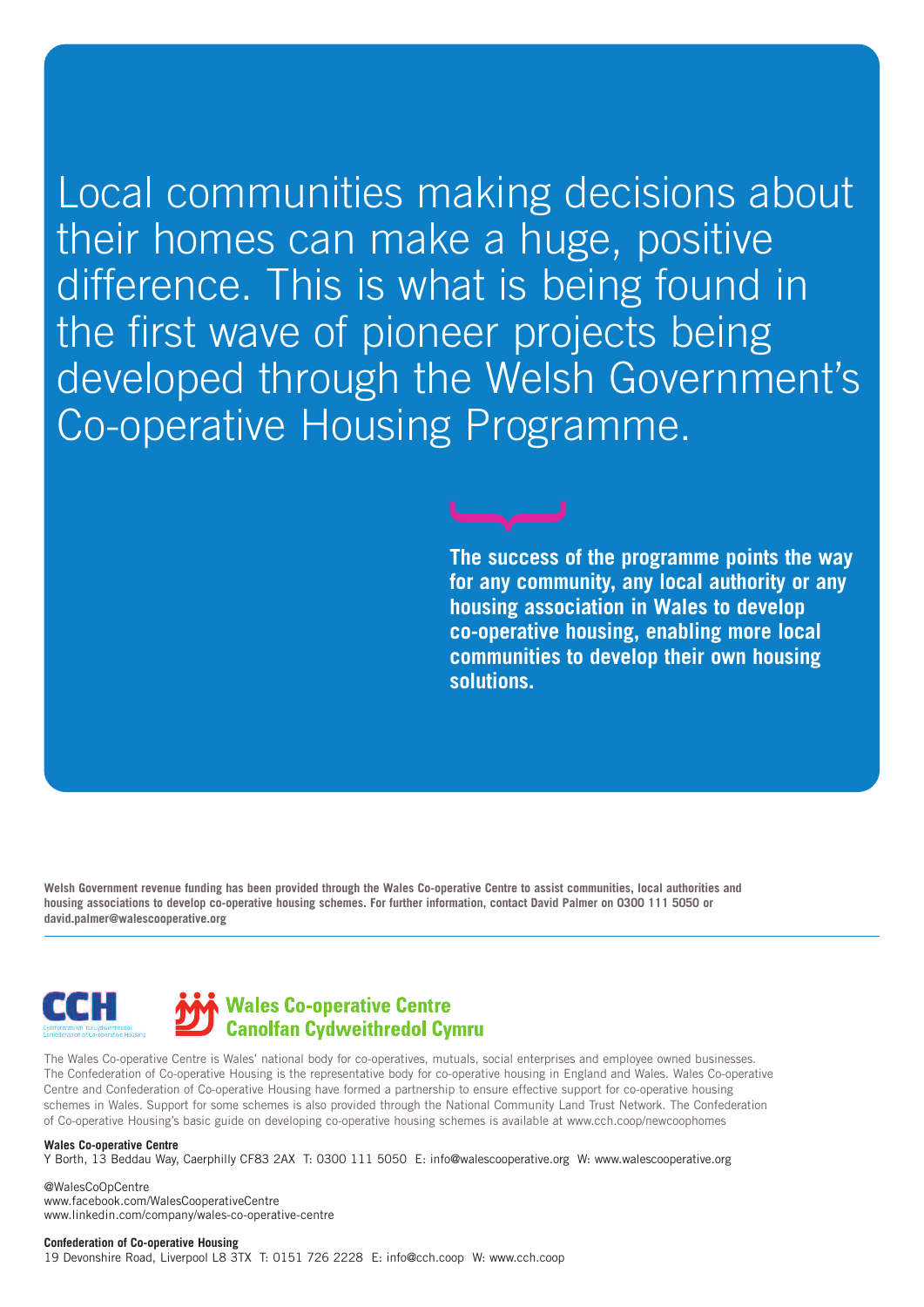# **WHAT IS CO-OPERATIVE HOUSING?**

Co-operative housing is community-led housing, managed, and in some cases owned, in accordance with co-operative values and principles. It involves a legal, democratic community membership being involved in decision making about their homes. It is different from other forms of housing because it is about encouraging and supporting local community control over housing and neighbourhoods. It is not a one-size fits all solution. Its principles can be applied in many different ways to meet the needs of local stakeholders.

When the Welsh Government took the decision back in 2010 to start developing an approach to co-operative housing, little experience or knowledge of the sector existed in Wales. Over the space of four years, the Welsh Government, working with the Wales Co-operative Centre and the Confederation of Co-operative Housing, has now initiated 25 co-operative housing projects. Three factors have made the difference:

### **1 Local enthusiasm**

Local people have responded enthusiastically and creatively to the opportunity to develop co-operative housing. The development of community spirit, knowing and working with your neighbours and developing local autonomy are all seen as ways to build strong, local communities.

### **2 Strong partnerships**

All of the schemes under development have come about as a result of partnerships between communities, local authorities and housing associations. Housing staff involved have learnt new skills in working with communities and are as enthusiastic as the communities to enable them to make decisions.

### **3 Flexibility**

There's nothing off the shelf in these schemes! Each has been shaped to fit local needs by the stakeholders involved. Bespoke arrangements have met different requirements, resulting in schemes for people on different income levels and in urban and rural locations. Support and funding arrangements have also been flexible designed to meet local needs.

Enough has been learnt to suggest that the Welsh Government was right to initiate a "bold and ambitious co-operative housing movement." The stage is now set for any community, local authority or housing association to develop the next wave of co-operative housing.







Housing Co-operative members their future homes

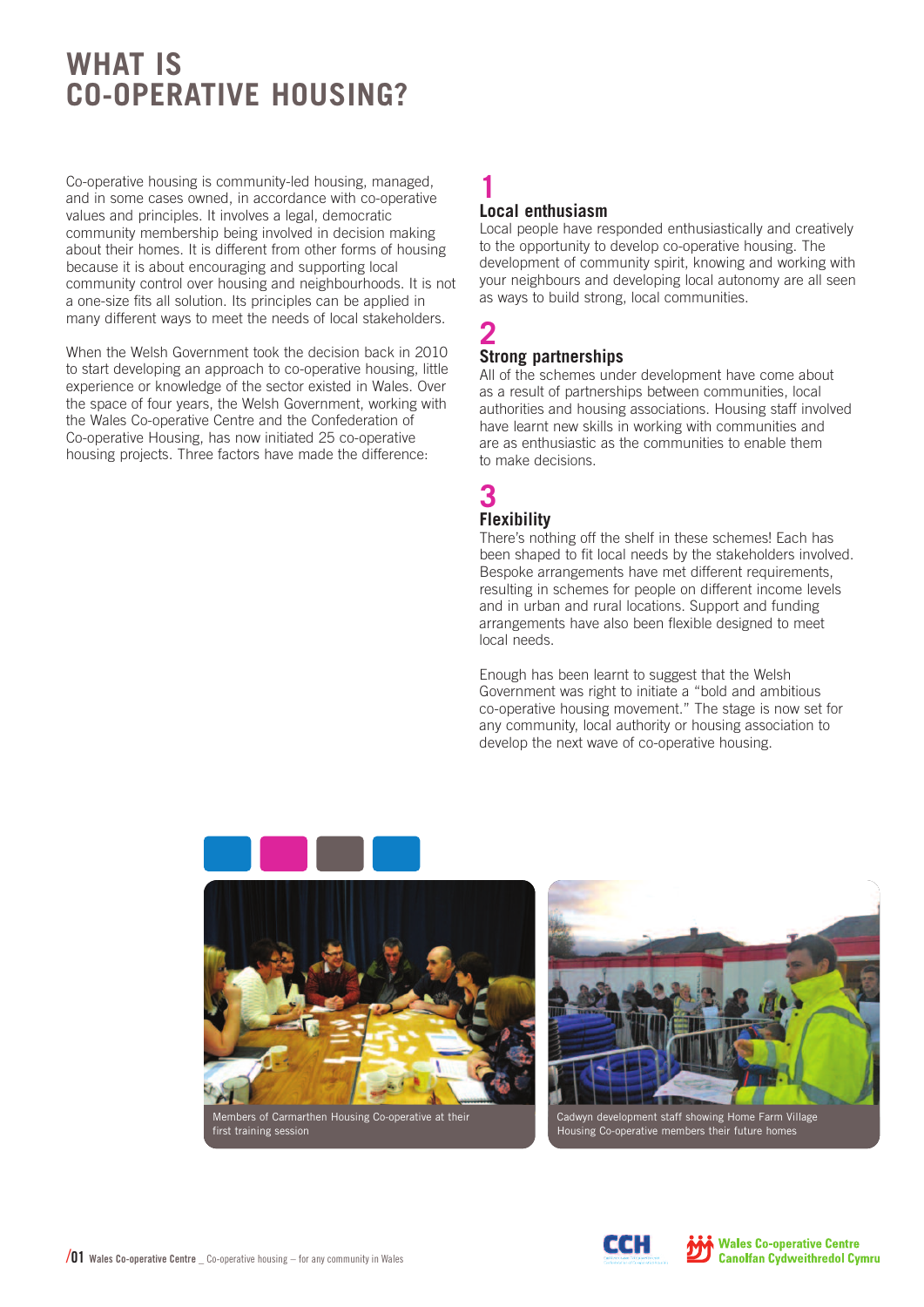# **CO-OPERATIVE RENTAL SCHEMES**

Home Farm Village Housing Co-operative and a developing co-operative in Carmarthen are the first two pioneer rental schemes.

#### **Home Farm Village Housing Co-operative**

Founder members are due to move into Home Farm's 41 rented houses and flats next to Ely River, Cardiff, in Summer 2015. The homes have been developed by **Cadwyn Housing Association**, who will grant a lease to the co-operative. The co-operative will manage the homes in partnership with Cadwyn. With most of the incoming tenants nominated by **City of Cardiff Council**, the co-operative group has been successfully developing their skills to run the co-operative since early 2014.

The scheme has fitted in well with Cadwyn's community based nature. It has led to them exploring how they can incorporate some co-operative housing principles into a small residential and commercial unit scheme in Beechley Drive, Cardiff. Here, it is intended to start by enabling a community group to manage a garden area with the scope for them to take on more responsibility in the future.

Cadwyn's Ben Hodge, who has been working with the developing co-operative, added that *"it's been really exciting working with the group and seeing it grow. I have no doubt that they will be a successful co-operative, and I am looking forward to working with them as they move into their new homes."*

#### **Carmarthen Housing Co-operative**

Hot on the heels of Home Farm Village, the Carmarthen Housing Co-operative is being set up to manage 27 rented family houses on Job's Well Road, Carmarthen. The scheme was originally initiated by **Carmarthenshire County Council**, who asked Grŵp Gwalia to develop the scheme. Grŵp Gwalia will own the homes and will have a management agreement with the co-operative. One of the houses will be a shared house for people with learning difficulties.

Founding members for the co-operative have been drawn from Carmarthen's waiting list. With the intention that members will move in early in 2016, the group has just started its development process.

Grŵp Gwalia's Head of Housing, Nick Read, said that "this *has been a positive experience for the staff involved. They have been really motivated by this pilot project. They're looking forward to working with the founder members of the co-operative."*

### **West Rhyl Community Land Trust (CLT)**

A different approach is being taken by West Rhyl CLT. Set up as a co-operative where membership is open to anyone living in the area, **West Rhyl CLT** is establishing a joint board with **North Wales Housing** to manage refurbished and new build rental homes and a commercial unit (intended to be a community shop, bakery and training centre) in former multiple occupation homes in Abbey Street, Rhyl.

The CLT's overall aim is to regenerate the area, which is run down following the loss of the tourist industry, through providing quality homes and other services.

Homes will be allocated through the CLT according to housing need and commitment to the local community. The CLT will manage local estate management issues. Other housing services will be provided by North Wales Housing.

#### **T** $\hat{v}$  **Cyfle**

 $T\hat{V}$  Cyfle has been set up to provide eight starter homes for 16 to 24 year olds who are in or aspire to be in education, employment, training or volunteering.

Developed by **Bron Afon Community Housing's** *Own 2 Feet Living Service*, it came about when Afon Youth asked that a derelict community centre be converted into homes. Young people have taken the lead with the initiative and provided each other with mutual support. A skilled youth team supports the tenants and helps them move on to their next tenancy within two years. During that time, they get help with budgeting, cooking cheap meals and being a good neighbour.  $T\hat{v}$  Cyfle also has two community rooms where local residents can access services such as computer training and help with job searching.

Afon Youth has set up a management committee for Tŷ Cyfle with its tenants to set house rules and to self-manage low level issues. Armed with the success of Tŷ Cyfle, Afon Youth is now exploring the possibilities of setting up further co-operative housing.



**We are one of the first local authorities in Wales to look at co-operative housing, and I'm delighted that this scheme in Carmarthen has now had the go-ahead. Co-operative housing is one of these solutions that will provide local people with a real alternative. We look forward to delivering the scheme with our partners at Gwalia.**

Cllr Tegwen Devichand, Executive Member for Housing, Carmarthenshire County Council

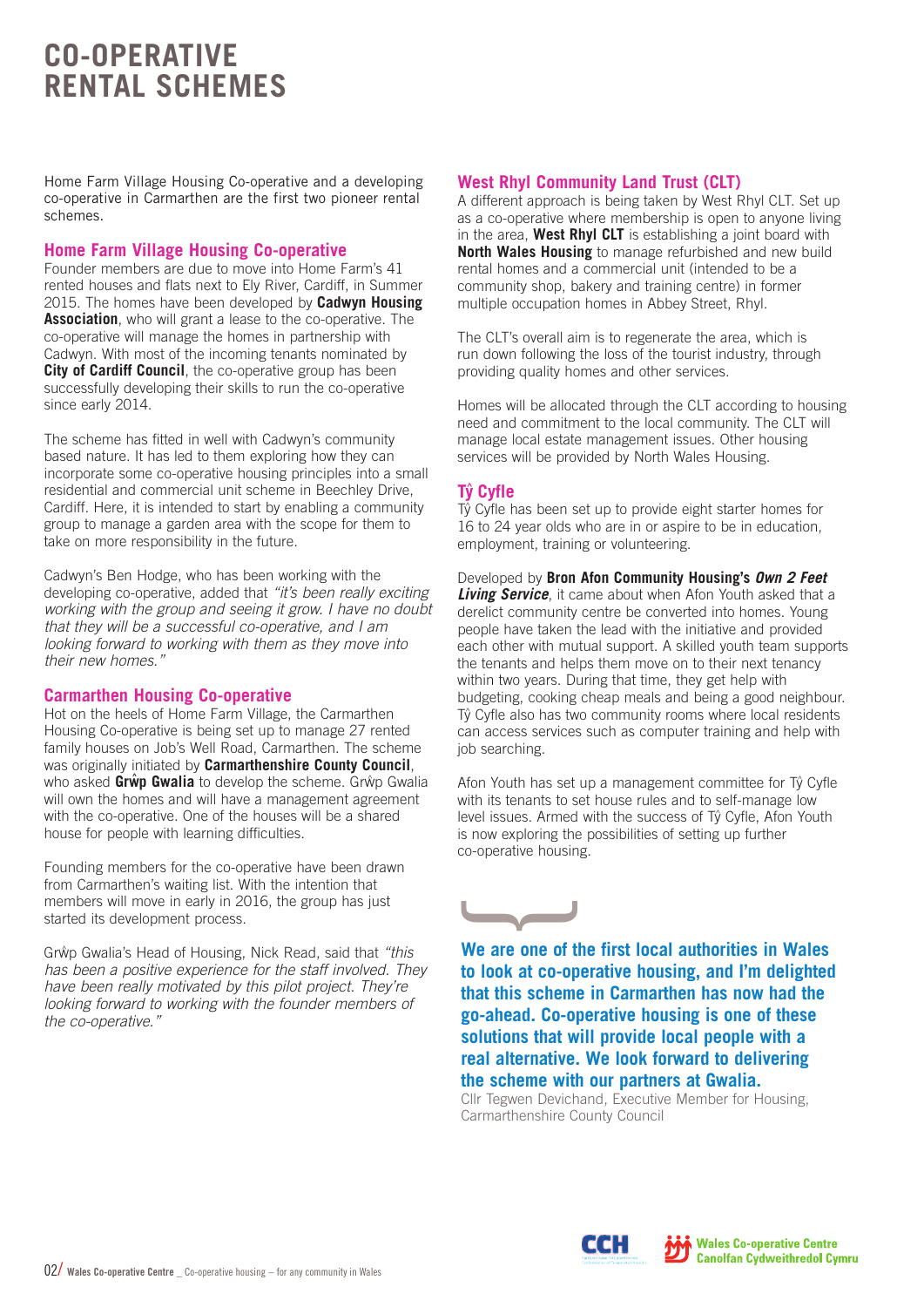# **CO-OPERATIVE HOME OWNERSHIP**

### **Loftus Village Association**

Loftus Village Association, a shared ownership scheme, is being developed as part of **Seren Group's** garden village project on a large site in Newport. It will consist of 20 homes with a shared space and garden that the co-operative (housing) association will use and manage. It is also intended that there will be community management of common facilities on the rest of Loftus Village.

Seren has initiated the project to create a new home owners option for people priced out of the owner-occupier sector, but the co-operative aspect of the scheme is equally important.

Scheduled to move in at the beginning of 2016, the founder members of the Loftus Village are currently considering how their co-operative (housing) association will operate, particularly focussing on developing an allocations policy and joint repairs and maintenance schemes. They may also use the co-operative (housing) association as a means of establishing other local co-operative businesses.

#### **Gellideg Co-operative**

The Gellideg Co-operative is being developed as a joint venture between **Merthyr Valley (MV) Homes** and **Merthyr Tydfil County Borough Council** to provide homes for low income people at 90% of local market rent. Members will be able to take a small, but growing, member dividend with them when they leave. With MV Homes owning the properties, and the council providing prudential borrowing to support the scheme in one of the most economically deprived areas of Wales, the joint venture company will lease the homes to the co-operative, covering the cost of finance and administration. The rest of the rent paid will cover management, maintenance, the dividend and other costs, with the potential for the co-operative to make a small surplus. Recruitment of the founder co-operators started in March 2015.

#### **Gwynedd Community Land Trust**

This CLT is to be formed through a partnership between **Gwynedd Council** and **Grw ^ p Cynefin**. It aims to provide affordable homes for sale to local people in scattered rural areas in Gwynedd through cross subsidy from market sale homes. Further information on this scheme is available on the Confederation of Co-operative Housing website www.cch.coop.



**As well as being sociable people, our family believe that community is fundamental to a successful housing co-operative, and by working together as a community, we are able to enrich one another's lives.**

Matthew Harris and his family are planning to join Loftus Village Association